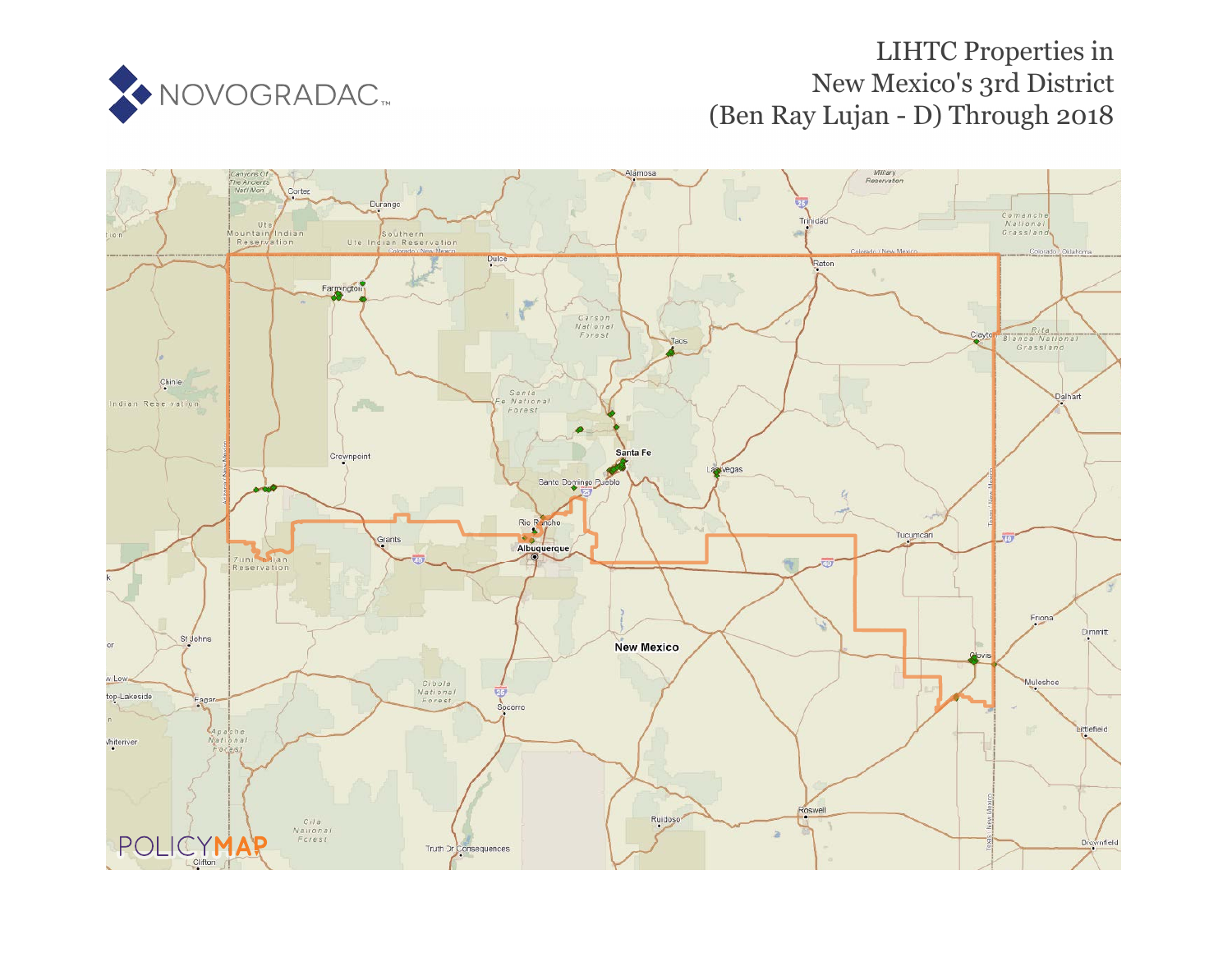| <b>Project Name</b>                             | <b>Address</b>                                                 | City             | <b>State</b>           | <b>Zip Code</b> | <b>Nonprofit</b><br><b>Sponsor</b> | <b>Allocation</b><br>Year | <b>Annual</b><br><b>Allocated</b><br><b>Amount</b> | <b>Year PIS</b>      | <b>Construction Type</b> | <b>Total</b><br><b>Units</b> | Low<br>Income<br><b>Units</b> | <b>Rent or</b><br><b>Income</b><br><b>Ceiling</b> | <b>Credit %</b>  | <b>HUD Multi-Family</b><br><b>Tax-Exempt</b><br>Financing/<br><b>Bond</b><br><b>Rental Assistance</b> |
|-------------------------------------------------|----------------------------------------------------------------|------------------|------------------------|-----------------|------------------------------------|---------------------------|----------------------------------------------------|----------------------|--------------------------|------------------------------|-------------------------------|---------------------------------------------------|------------------|-------------------------------------------------------------------------------------------------------|
| AZTEC PROPERTIES II 401 S PARK AVE AZTEC        |                                                                |                  | $\mathbf{N}\mathbf{M}$ | 87410           |                                    | Insufficient<br>Data      | $\$0$                                              | Insufficient<br>Data | Not Indicated            | $30\,$                       | $\bf{0}$                      |                                                   | Not<br>Indicated |                                                                                                       |
| EATON VILLAGE APTS I 2550 E 16TH ST FARMINGTON  |                                                                |                  | $\rm{NM}$              | 87401           |                                    | Insufficient<br>Data      | $\$0$                                              | Insufficient<br>Data | Not Indicated            | 60                           | $\bf{0}$                      |                                                   | Not<br>Indicated |                                                                                                       |
| 1878 CAMINO CANADA                              | 1878 CAMINO<br>CANADA                                          | <b>ESPANOLA</b>  | $\mathbf{N}\mathbf{M}$ |                 | $\rm No$                           | 1988                      | \$0                                                | Insufficient<br>Data | Not Indicated            | $\mathbf{1}$                 | $\mathbf{1}$                  |                                                   | Not<br>Indicated | No                                                                                                    |
| 321 TESUQUE DR MAIN 321 TESUQUE<br><b>HOUSE</b> | ${\rm DR}$                                                     | <b>SANTA FE</b>  | NM                     | 87505           | $\rm No$                           | 1987                      | $\$0$                                              | Insufficient<br>Data | Not Indicated            | $\mathbf{3}$                 | $\sqrt{3}$                    |                                                   | Not<br>Indicated | No                                                                                                    |
| <b>SUNSET HILLS APTS</b>                        | 204 RUDY DR                                                    | <b>GALLUP</b>    | $\mathbf{N}\mathbf{M}$ | 87301           |                                    | 2013                      | \$0                                                | Insufficient<br>Data | Not Indicated            | 61                           | $\mathbf 0$                   |                                                   | Not<br>Indicated |                                                                                                       |
| CASA ALEGRE APTS<br><b>PHASE I</b>              | $400\,\mbox{MOUNTAIN}$ $_{\mbox{LAS}}$ VEGAS<br><b>VIEW DR</b> |                  | $\rm{NM}$              | 87701           | No                                 | 1989                      | $\$0$                                              | Insufficient<br>Data | Not Indicated            | 42                           | 42                            |                                                   | Not<br>Indicated | No                                                                                                    |
| <b>GALLINAS VALLEY</b><br>APTS                  | $2612$ SEVENTH<br>$ST$                                         | <b>LAS VEGAS</b> | NM                     | 87701           | No                                 | 1987                      | \$0                                                | Insufficient<br>Data | Not Indicated            | 44                           | 44                            |                                                   | Not<br>Indicated | No                                                                                                    |
| <b>KRISTIN PARK APTS</b>                        | 1000 MORA AVE LAS VEGAS                                        |                  | NM                     | 87701           | $\rm No$                           | 1988                      | $\$0$                                              | Insufficient<br>Data | Not Indicated            | 44                           | 44                            |                                                   | Not<br>Indicated | No                                                                                                    |
| MOUNTAIN VIEW APTS                              | $2000\,$ $\,$ SANTA FE HOPEWELL ST                             |                  | $\rm{NM}$              | 87505           | No                                 | 1989                      | \$0                                                | Insufficient<br>Data | Not Indicated            | 279                          | 279                           |                                                   | Not<br>Indicated | No                                                                                                    |
| PINION HILLS APTS                               | 2811 DAIRY DR GALLUP                                           |                  | NM                     | 87301           | No                                 | 1988                      | $\$0$                                              | Insufficient<br>Data | Not Indicated            | 70                           | 70                            |                                                   | Not<br>Indicated | No                                                                                                    |
| <b>SAGEBRUSH APTS</b>                           | 110 RUDY DR                                                    | <b>GALLUP</b>    | $\mathbf{N}\mathbf{M}$ | 87301           | $\mathbf{No}$                      | 1988                      | $\$0$                                              | Insufficient<br>Data | Not Indicated            | 48                           | 48                            |                                                   | Not<br>Indicated | No                                                                                                    |
| <b>SAN RAFAEL APTS</b>                          | 1409 ZEPOL RD SANTA FE                                         |                  | NM                     | 87507           | No                                 | 1987                      | $\$0$                                              | Insufficient<br>Data | Not Indicated            | 196                          | 176                           |                                                   | Not<br>Indicated | No                                                                                                    |
| ALTAMIRA AT ST<br><b>MICHAELS</b>               | 1449 ZEPOL RD SANTA FE                                         |                  | $\mathbf{N}\mathbf{M}$ | 87507           | No                                 | 1988                      | \$0                                                | Insufficient<br>Data | Not Indicated            | 136                          | 136                           |                                                   | Not<br>Indicated | No                                                                                                    |

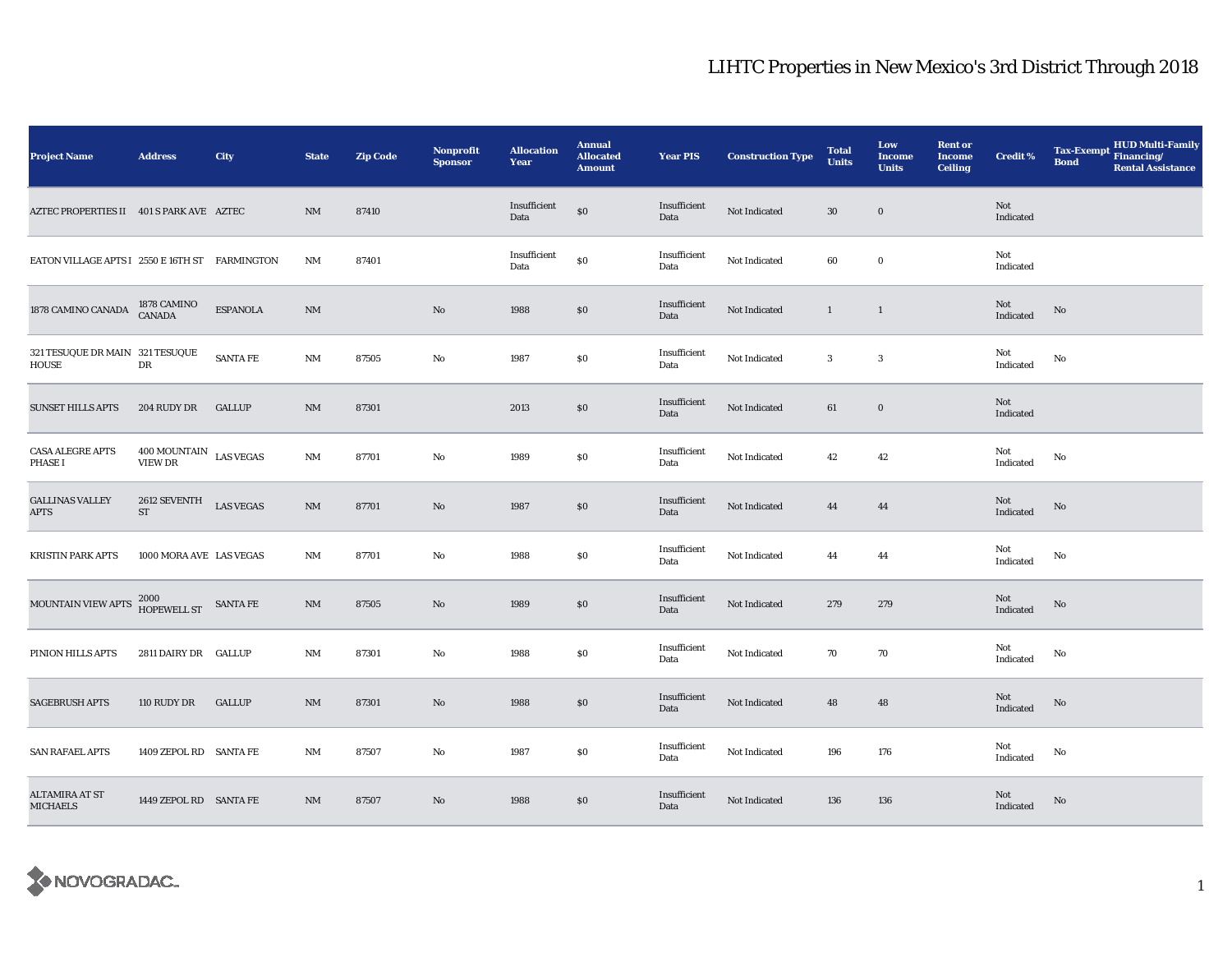| <b>Project Name</b>                              | <b>Address</b>                                | City            | <b>State</b>           | <b>Zip Code</b> | <b>Nonprofit</b><br><b>Sponsor</b> | <b>Allocation</b><br>Year | <b>Annual</b><br><b>Allocated</b><br><b>Amount</b> | <b>Year PIS</b>      | <b>Construction Type</b> | <b>Total</b><br><b>Units</b> | Low<br><b>Income</b><br><b>Units</b> | <b>Rent or</b><br><b>Income</b><br><b>Ceiling</b> | <b>Credit %</b>         | <b>Bond</b> | Tax-Exempt HUD Multi-Family<br><b>Rental Assistance</b> |
|--------------------------------------------------|-----------------------------------------------|-----------------|------------------------|-----------------|------------------------------------|---------------------------|----------------------------------------------------|----------------------|--------------------------|------------------------------|--------------------------------------|---------------------------------------------------|-------------------------|-------------|---------------------------------------------------------|
| <b>BELLA VISTA APTS</b>                          | 110 OTONO RD TAOS                             |                 | $\rm{NM}$              | 87571           |                                    | Insufficient<br>Data      | $\$0$                                              | Insufficient<br>Data | Not Indicated            | 40                           | 40                                   |                                                   | Not<br>Indicated        |             |                                                         |
| <b>BELLA VISTA</b><br><b>TOWNHOMES</b>           | $3400\,$ GIDDING<br>ST                        | <b>CLOVIS</b>   | $\mathbf{NM}$          | 88101           |                                    | Insufficient<br>Data      | \$0                                                | Insufficient<br>Data | Not Indicated            | 60                           | $60\,$                               |                                                   | Not<br>Indicated        |             |                                                         |
| CAMPO APTS (CAMPO<br><b>ALEGRIA)</b>             | 104 CAMINO<br>DEL CAMPO                       | <b>SANTA FE</b> | NM                     | 87501           |                                    | Insufficient<br>Data      | $\$0$                                              | Insufficient<br>Data | Not Indicated            | 28                           | 28                                   |                                                   | Not<br>Indicated        |             |                                                         |
| <b>CASA VILLITA APTS</b>                         | $3330$ CALLE PO $$\sf{SANTA\,FE}$$ AE PI      |                 | $\mathbf{NM}$          | 87507           |                                    | Insufficient<br>Data      | $\$0$                                              | Insufficient<br>Data | Not Indicated            | 105                          | 105                                  |                                                   | Not<br>Indicated        |             |                                                         |
| <b>CASAMERA APTS</b>                             | 350 BASILEO DR GALLUP                         |                 | NM                     | 87301           |                                    | Insufficient<br>Data      | \$0                                                | Insufficient<br>Data | Not Indicated            | 60                           | 60                                   |                                                   | Not<br>Indicated        |             |                                                         |
| <b>CHUSKA APTS</b>                               | 2534 E AZTEC<br>AVE                           | <b>GALLUP</b>   | $\mathrm{NM}$          | 87301           |                                    | Insufficient<br>Data      | \$0                                                | Insufficient<br>Data | Not Indicated            | 29                           | 29                                   |                                                   | <b>Not</b><br>Indicated |             |                                                         |
| HIDDEN VALLEY APTS 810 PATTON DR GALLUP<br>(Y15) |                                               |                 | $\rm{NM}$              | 87301           |                                    | Insufficient<br>Data      | $\$0$                                              | Insufficient<br>Data | Not Indicated            | 40                           | 39                                   |                                                   | Not<br>Indicated        |             |                                                         |
| HOTEL CLOVIS LOFTS 112 E SECOND ST CLOVIS        |                                               |                 | $\rm{NM}$              | 88101           |                                    | Insufficient<br>Data      | \$0                                                | Insufficient<br>Data | Not Indicated            | 60                           | 58                                   |                                                   | Not<br>Indicated        |             |                                                         |
| LA TERRAZA APTS 2009 900 CANNERY<br>(FARMINGTON) | CT                                            | FARMINGTON      | $\mathbf{N}\mathbf{M}$ | 87401           |                                    | Insufficient<br>Data      | \$0                                                | Insufficient<br>Data | Not Indicated            | 60                           | 60                                   |                                                   | Not<br>Indicated        |             |                                                         |
| <b>LOLOMAS</b>                                   | $1500\,\mathrm{MITCHELL}$ CLOVIS<br><b>ST</b> |                 | $\rm{NM}$              | 88101           |                                    | Insufficient<br>Data      | $\$0$                                              | Insufficient<br>Data | Not Indicated            | 55                           | 55                                   |                                                   | Not<br>Indicated        |             |                                                         |
| MOUNTAIN VISTA APTS                              | $600$ SAN $$\tt IDS\,ALAMOS$$                 |                 | $\mathbf{N}\mathbf{M}$ | 87544           |                                    | Insufficient<br>Data      | $\$0$                                              | Insufficient<br>Data | Not Indicated            | $52\,$                       | 52                                   |                                                   | Not<br>Indicated        |             |                                                         |
| <b>SAN TIERRA APTS</b>                           | 3991 CAMINO<br><b>JULIANA</b>                 | SANTA FE        | $\mathbf{NM}$          | 87507           |                                    | Insufficient<br>Data      | \$0                                                | Insufficient<br>Data | Not Indicated            | 93                           | 90                                   |                                                   | Not<br>Indicated        |             |                                                         |
| <b>STAGE COACH APTS</b>                          | 3360 CERRILLOS $\,$ SANTA FE<br>RD            |                 | $\rm{NM}$              | 87507           |                                    | Insufficient<br>Data      | $\$0$                                              | Insufficient<br>Data | Not Indicated            | $\bf{0}$                     | 60                                   |                                                   | Not<br>Indicated        |             |                                                         |

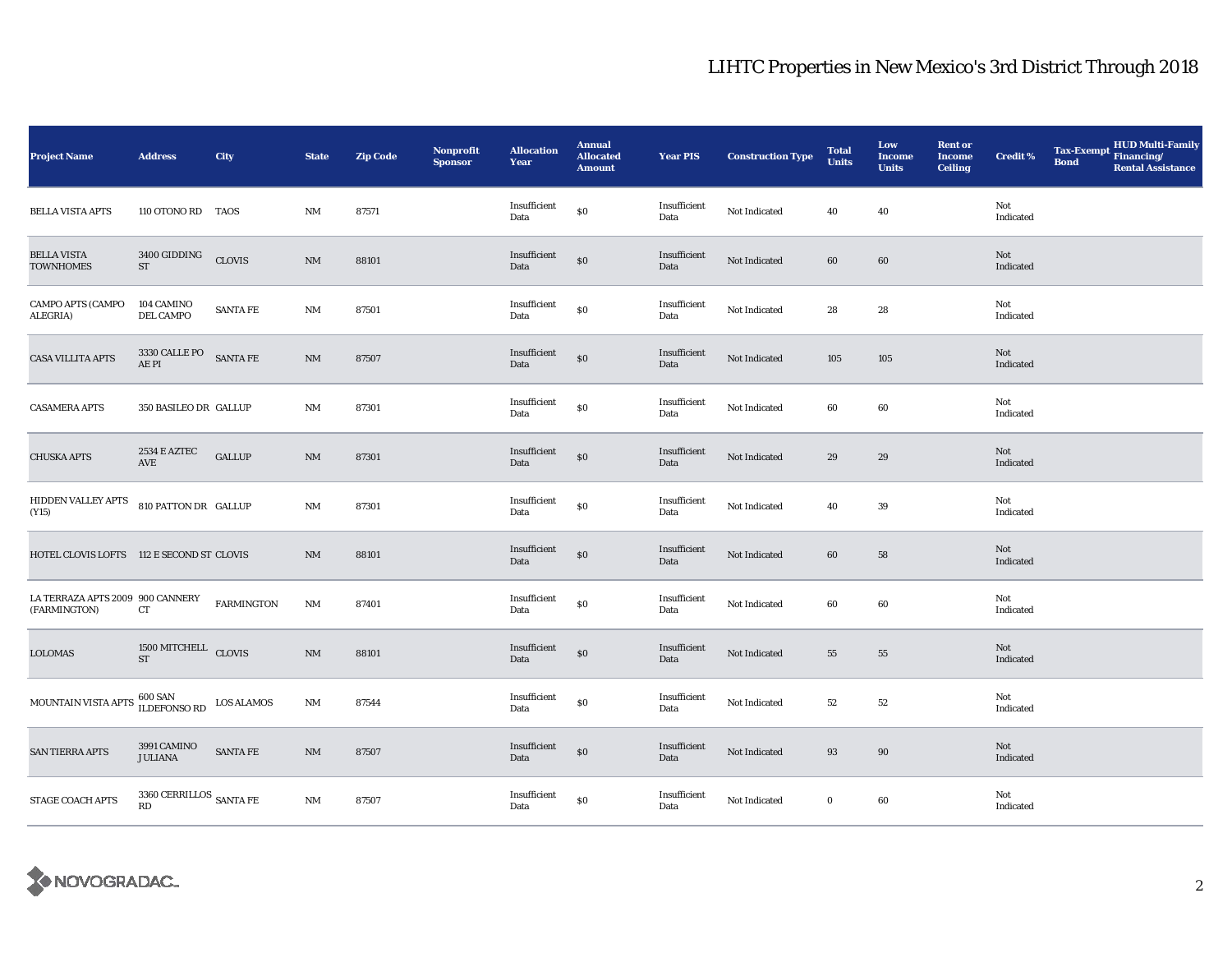| <b>Project Name</b>                        | <b>Address</b>                                      | City              | <b>State</b>           | <b>Zip Code</b> | Nonprofit<br><b>Sponsor</b> | <b>Allocation</b><br>Year | <b>Annual</b><br><b>Allocated</b><br><b>Amount</b> | <b>Year PIS</b>      | <b>Construction Type</b> | <b>Total</b><br><b>Units</b> | Low<br><b>Income</b><br><b>Units</b> | <b>Rent or</b><br><b>Income</b><br><b>Ceiling</b> | <b>Credit %</b>                      | <b>Bond</b> | Tax-Exempt HUD Multi-Family<br><b>Rental Assistance</b> |
|--------------------------------------------|-----------------------------------------------------|-------------------|------------------------|-----------------|-----------------------------|---------------------------|----------------------------------------------------|----------------------|--------------------------|------------------------------|--------------------------------------|---------------------------------------------------|--------------------------------------|-------------|---------------------------------------------------------|
| TAOS HAUS+6                                | 918 GUSDORF<br>RD                                   | <b>TAOS</b>       | $\rm{NM}$              | 87571           |                             | Insufficient<br>Data      | $\$0$                                              | Insufficient<br>Data | Not Indicated            | $30\,$                       | 21                                   |                                                   | Not<br>Indicated                     |             |                                                         |
| THE VILLAGE SAGE                           | 5951 LARSON<br><b>LOOP</b>                          | <b>SANTA FE</b>   | $\rm{NM}$              | 87507           |                             | Insufficient<br>Data      | \$0                                                | Insufficient<br>Data | Not Indicated            | 60                           | 60                                   |                                                   | Not<br>Indicated                     |             |                                                         |
| TRES SANTOS APTS                           | 1899 PACHECO<br>$\operatorname{ST}$                 | SANTA FE          | $\rm{NM}$              | 87505           |                             | Insufficient<br>Data      | $\$0$                                              | Insufficient<br>Data | Not Indicated            | 135                          | 134                                  |                                                   | Not<br>Indicated                     |             |                                                         |
| VILLA ALEGRE FAMILY                        | 213 VILLA<br>ALEGRE ST                              | <b>SANTA FE</b>   | $\rm{NM}$              | 87501           |                             | Insufficient<br>Data      | $\$0$                                              | Insufficient<br>Data | Not Indicated            | 51                           | 51                                   |                                                   | Not<br>Indicated                     |             |                                                         |
| <b>WESTPARK APTS</b>                       | 9251 EAGLE<br>RANCH RD NW                           | ALBUQUERQUE       | NM                     | 87114           |                             | Insufficient<br>Data      | \$0                                                | Insufficient<br>Data | Not Indicated            | 140                          | 140                                  |                                                   | Not<br>Indicated                     |             |                                                         |
| PORTALES ESTATES LP 1901 S AVE I           |                                                     | <b>PORTALES</b>   | $\mathbf{NM}$          | 88130           | $\mathbf {No}$              | 1990                      | \$0                                                | 1992                 | New Construction         | 44                           | 44                                   |                                                   | $30$ % present $\,$ No $\,$<br>value |             |                                                         |
| VIA REAL APTS I                            | 2501 W ZIA RD SANTA FE                              |                   | $\rm{NM}$              | 87505           | No                          | 1991                      | \$0                                                | 1992                 | Not Indicated            | 60                           | 60                                   |                                                   | $70\,\%$ present $${\rm No}$$ value  |             |                                                         |
| <b>VILLA REAL APTS I</b>                   | <b>501 W ZIA RD</b>                                 | <b>SANTA FE</b>   | $\mathbf{NM}$          | 87505           | No                          | 1990                      | $\$0$                                              | 1992                 | <b>New Construction</b>  | 60                           | 60                                   |                                                   | $70\,\%$ present $\,$ No value       |             |                                                         |
| VILLA REAL APTS II                         | 501 W ZIA RD                                        | <b>SANTA FE</b>   | NM                     | 87505           | No                          | 1990                      | \$0                                                | 1992                 | <b>New Construction</b>  | 60                           | 60                                   |                                                   | 70 % present No<br>value             |             |                                                         |
| <b>AZTEC PROPERTIES I</b>                  | 401 S PARK AVE AZTEC                                |                   | $\mathbf{NM}$          | 87410           | No                          | 1991                      | \$0                                                | 1993                 | Not Indicated            | 30                           | 30                                   |                                                   | $30\,\%$ present $\,$ No value       |             |                                                         |
| <b>CASA ALEGRE APTS</b><br><b>PHASE II</b> | $400\, \mbox{MOUNTAIN}$ LAS VEGAS<br><b>VIEW DR</b> |                   | NM                     | 87701           | No                          | 1991                      | \$0                                                | 1993                 | Not Indicated            | 20                           | 20                                   |                                                   | $30\,\%$ present $\,$ No value       |             |                                                         |
| <b>CLIFFSIDE APTS I</b>                    | 602 DANI DR                                         | <b>GALLUP</b>     | $\mathbf{N}\mathbf{M}$ | 87301           | No                          | 1993                      | \$0                                                | 1993                 | New Construction         | 44                           | 44                                   |                                                   | $30\,\%$ present $\,$ No value       |             |                                                         |
| PINOS BLANCOS APTS<br>$\mathbf{I}$         | 600 W BLANCO<br><b>BLVD</b>                         | <b>BLOOMFIELD</b> | $\rm{NM}$              | 87413           | No                          | 1995                      | \$0                                                | 1995                 | <b>New Construction</b>  | 40                           | 40                                   |                                                   | $70\,\%$ present $\,$ No value       |             |                                                         |

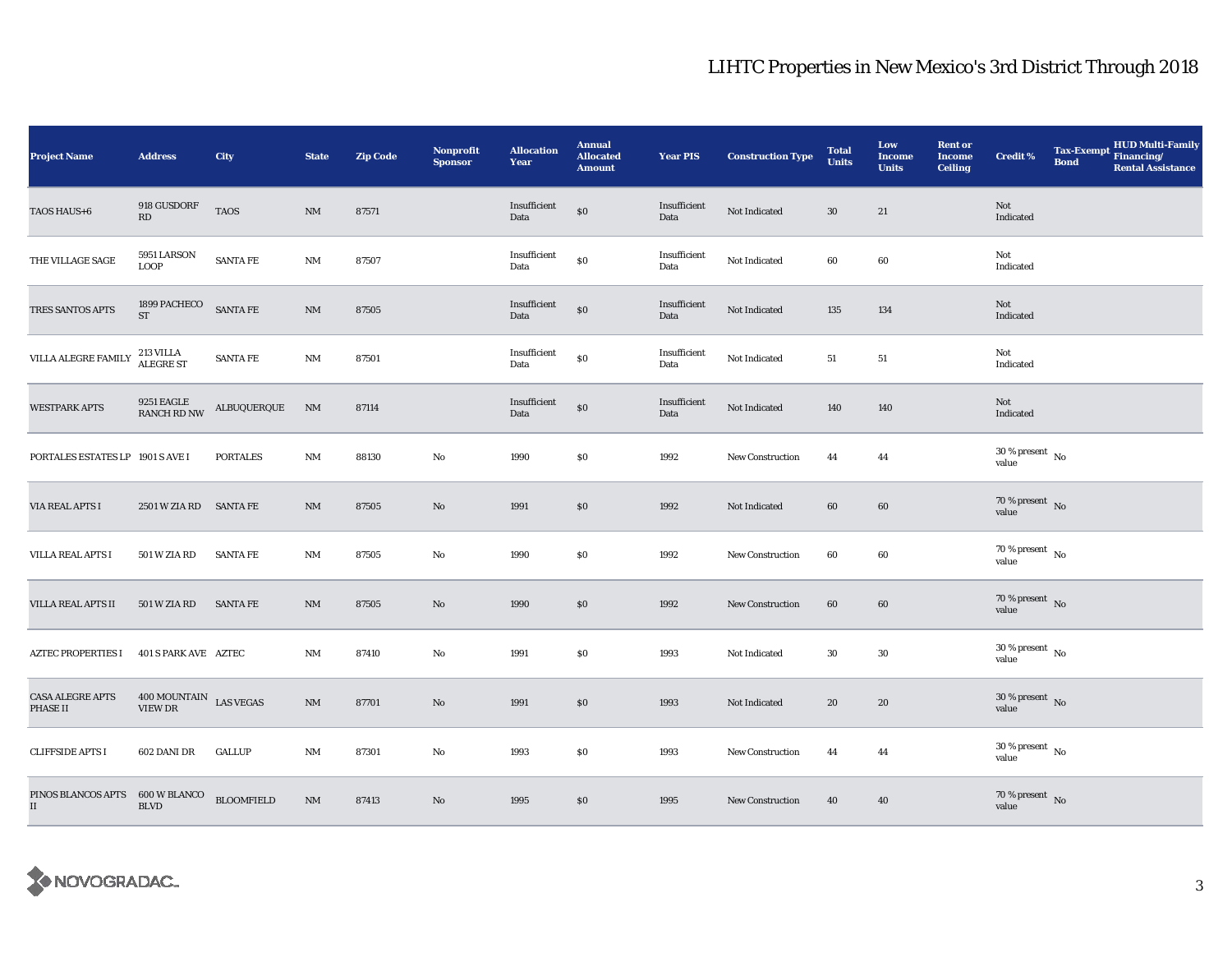| <b>Project Name</b>                                                                                                  | <b>Address</b>                                                                               | City              | <b>State</b>           | <b>Zip Code</b> | <b>Nonprofit</b><br><b>Sponsor</b> | <b>Allocation</b><br>Year | <b>Annual</b><br><b>Allocated</b><br><b>Amount</b> | <b>Year PIS</b> | <b>Construction Type</b> | <b>Total</b><br><b>Units</b> | Low<br><b>Income</b><br><b>Units</b> | <b>Rent or</b><br>Income<br><b>Ceiling</b> | <b>Credit %</b>                           | <b>Bond</b> | <b>HUD Multi-Family</b><br>Tax-Exempt Financing/<br><b>Rental Assistance</b> |
|----------------------------------------------------------------------------------------------------------------------|----------------------------------------------------------------------------------------------|-------------------|------------------------|-----------------|------------------------------------|---------------------------|----------------------------------------------------|-----------------|--------------------------|------------------------------|--------------------------------------|--------------------------------------------|-------------------------------------------|-------------|------------------------------------------------------------------------------|
| SAN MIGUEL SENIOR<br>APTS                                                                                            | 2710 COLLINS<br>DR                                                                           | <b>LAS VEGAS</b>  | $\mathbf{N}\mathbf{M}$ | 87701           | No                                 | 1995                      | $\$0$                                              | 1995            | <b>New Construction</b>  | 40                           | 40                                   |                                            | $30\,\%$ present $\,$ No value            |             |                                                                              |
| EATON VILLAGE APTS 2550 E 16TH ST FARMINGTON                                                                         |                                                                                              |                   | NM                     | 87401           | No                                 | 1996                      | \$0                                                | 1996            | <b>New Construction</b>  | 36                           | $36\,$                               |                                            | 70 % present No<br>value                  |             |                                                                              |
| MESA DEL NORTE                                                                                                       | 650 SAN<br>ILDEFONSO ${\rm RD}$                                                              | <b>LOS ALAMOS</b> | $\rm{NM}$              | 87544           | No                                 | 1996                      | \$0                                                | 1996            | <b>New Construction</b>  | 36                           | 36                                   |                                            | 70 % present $\hbox{~No}$<br>value        |             |                                                                              |
| <b>NORTH STAR APTS</b>                                                                                               | 333 CHICO DR                                                                                 | <b>LAS VEGAS</b>  | $\rm{NM}$              | 87701           | No                                 | 1996                      | \$0                                                | 1996            | <b>New Construction</b>  | 40                           | 40                                   |                                            | $30\,\%$ present $\,$ No value            |             |                                                                              |
| PORTALES SPECIAL<br><b>NEEDS</b>                                                                                     | 109 N AVE I                                                                                  | <b>PORTALES</b>   | $\rm{NM}$              | 88130           | No                                 | 1996                      | $\$0$                                              | 1996            | <b>New Construction</b>  | 8                            | 8                                    |                                            | $70\,\%$ present $\,$ No value            |             |                                                                              |
| <b>VISTA LINDA APTS</b>                                                                                              | $\begin{tabular}{ll} \bf 6332 \; ENTRADA & \tt SANTA \; FE \\ DE \; MILAGRO & \end{tabular}$ |                   | $\mathbf{N}\mathbf{M}$ | 87507           | No                                 | 1997                      | \$0                                                | 1997            | <b>New Construction</b>  | 109                          | 109                                  |                                            | $70\,\%$ present $\,$ No value            |             |                                                                              |
| <b>LA LUZ APTS</b>                                                                                                   | 2325 CERRILLOS $_{\rm SANTA\ FE}$<br>RD                                                      |                   | $\rm{NM}$              | 87505           | Yes                                | 1997                      | $\$0$                                              | 1998            | <b>New Construction</b>  | 24                           | 24                                   |                                            | $70\,\%$ present $\,$ No value            |             |                                                                              |
| ${\begin{tabular}{ll} \bf PASEO DEL SOL (SANTA & 4551 PASEO DEL & \bf SANTA FE \\ \bf FE) & \bf SOL \end{tabular} }$ |                                                                                              |                   | $\rm{NM}$              | 87507           | Yes                                | 1996                      | \$0                                                | 1998            | <b>New Construction</b>  | 80                           | 80                                   |                                            | $70\,\%$ present $\,$ No value            |             |                                                                              |
| <b>BUENA VISTA ACTIVE</b><br>ADULT COMMUNITY                                                                         | 1355<br>MEADOWLARK RIO RANCHO<br>LN SE                                                       |                   | $\rm{NM}$              | 87124           | No                                 | 1997                      | \$0\$                                              | 1999            | New Construction         | 258                          | 193                                  |                                            | $30\,\%$ present $\,$ $\rm{Yes}$<br>value |             |                                                                              |
| <b>MESA VILLAGE</b>                                                                                                  | 1750 E ELM ST FARMINGTON                                                                     |                   | NM                     | 87401           | Yes                                | 1997                      | \$0\$                                              | 1999            | <b>New Construction</b>  | 60                           | 60                                   |                                            | $70\,\%$ present $\,$ No value            |             |                                                                              |
| TIERRA MONTOSA<br><b>APTS</b>                                                                                        | 750 GUSDORF<br>RD                                                                            | <b>TAOS</b>       | $\rm{NM}$              | 87571           | Yes                                | 1997                      | \$0                                                | 1999            | <b>New Construction</b>  | 44                           | 44                                   |                                            | 70 % present $\hbox{~No}$<br>value        |             |                                                                              |
| <b>CABALLO PEAK APTS</b>                                                                                             | 3301 CANYON<br>RD                                                                            | <b>LOS ALAMOS</b> | $\rm{NM}$              | 87544           | No                                 | 1998                      | \$0                                                | 2000            | <b>New Construction</b>  | 40                           | 40                                   |                                            | $70\,\%$ present $\,$ No value            |             |                                                                              |
| <b>CLIFFSIDE APTS II</b>                                                                                             | 621 DANI DR                                                                                  | <b>GALLUP</b>     | $\rm{NM}$              | 87301           | No                                 | 1999                      | $S_{0}$                                            | 2000            | New Construction         | $30\,$                       | 30                                   |                                            | $30\,\%$ present $\,$ No value            |             |                                                                              |

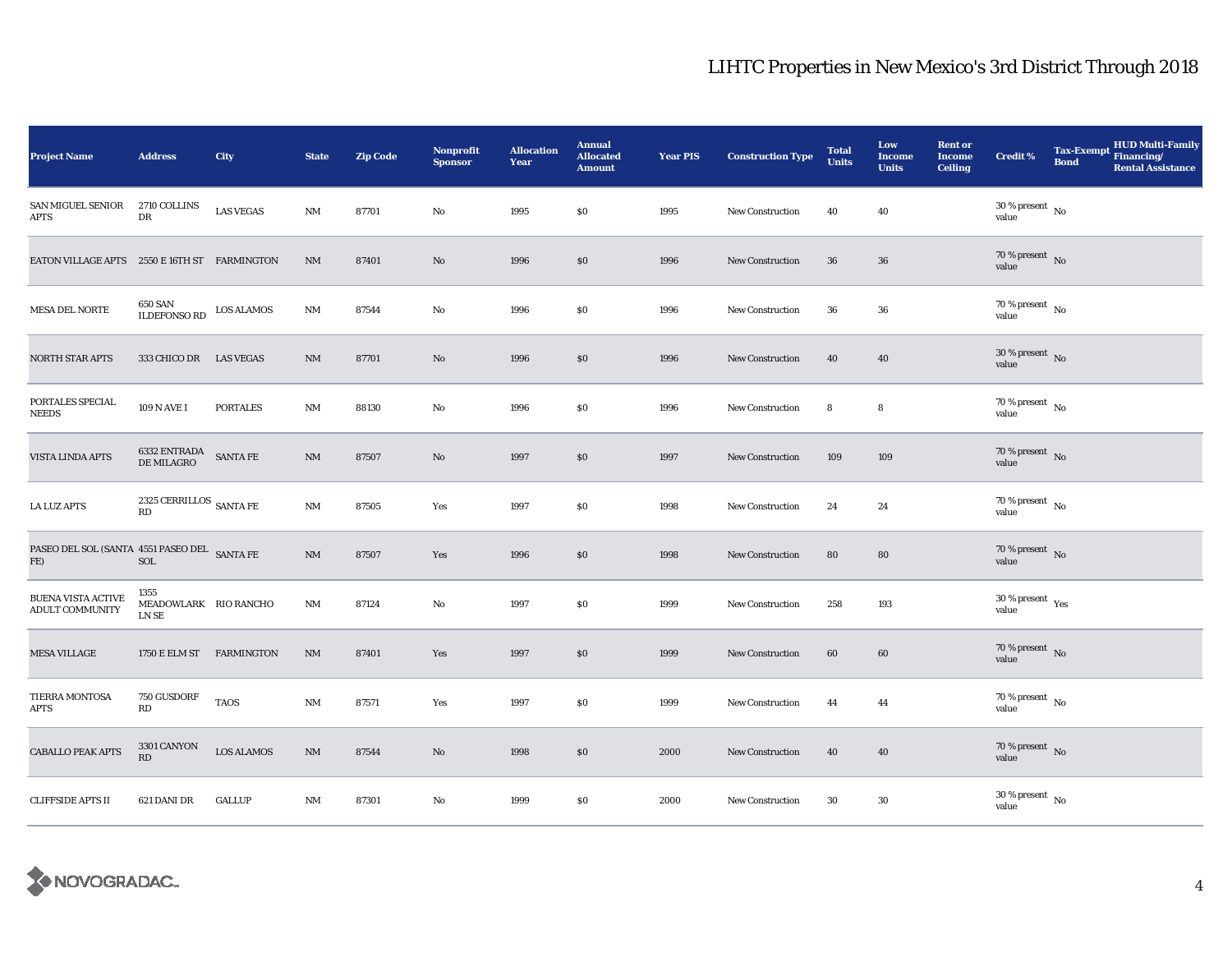| <b>Project Name</b>                        | <b>Address</b>                      | City              | <b>State</b> | <b>Zip Code</b> | Nonprofit<br><b>Sponsor</b> | <b>Allocation</b><br>Year | <b>Annual</b><br><b>Allocated</b><br><b>Amount</b> | <b>Year PIS</b> | <b>Construction Type</b>                                                          | <b>Total</b><br><b>Units</b> | Low<br><b>Income</b><br><b>Units</b> | <b>Rent or</b><br><b>Income</b><br><b>Ceiling</b> | <b>Credit %</b>                        | <b>Bond</b> | Tax-Exempt HUD Multi-Family<br><b>Rental Assistance</b> |
|--------------------------------------------|-------------------------------------|-------------------|--------------|-----------------|-----------------------------|---------------------------|----------------------------------------------------|-----------------|-----------------------------------------------------------------------------------|------------------------------|--------------------------------------|---------------------------------------------------|----------------------------------------|-------------|---------------------------------------------------------|
| DEER HOLLOW SENIOR 701 N BERGIN<br>APTS    | ${\rm LN}$                          | <b>BLOOMFIELD</b> | NM           | 87413           | Yes                         | 1999                      | \$0                                                | 2000            | New Construction                                                                  | 20                           | 20                                   |                                                   | $30\,\%$ present $\,$ No value         |             |                                                         |
| <b>LAS LOMAS APTS</b>                      | 600 SANTA<br>CRUZ RD                | <b>ESPANOLA</b>   | $\rm{NM}$    | 87532           | No                          | 1998                      | $\$0$                                              | 2000            | <b>New Construction</b>                                                           | 100                          | 100                                  |                                                   | $70$ % present $_{\, \rm No}$<br>value |             |                                                         |
| $SD-Y2K$                                   | 128 TURQUOISE $K\to K\to K$<br>DR   |                   | $\rm{NM}$    | 87052           | No                          | 1999                      | $\$0$                                              | 2000            | New Construction                                                                  | 20                           | 20                                   |                                                   | $70\,\%$ present $${\rm No}$$ value    |             |                                                         |
| <b>BLUFFS AT TIERRA</b><br><b>CONTENTA</b> | 6600 JAGUAR<br>DR                   | SANTA FE          | $\rm{NM}$    | 87507           | No                          | 1997                      | \$0                                                | 2000            | New Construction                                                                  | 160                          | 159                                  |                                                   | $30\,\%$ present $\,$ Yes value        |             |                                                         |
| TUSCANY AT ST<br><b>FRANCIS</b>            | 2218 MIGUEL<br><b>CHAVEZ RD</b>     | <b>SANTA FE</b>   | $\rm{NM}$    | 87505           | No                          | 1998                      | \$0                                                | 2000            | New Construction                                                                  | 176                          | 176                                  |                                                   | $30\,\%$ present $\,$ Yes value        |             |                                                         |
| VILLA DE GALLUP I                          | 325 KLAGETOH GALLUP<br>DR           |                   | $\rm{NM}$    | 87301           | Yes                         | 1998                      | \$0                                                | 2000            | New Construction                                                                  | 40                           | 40                                   |                                                   | 70 % present $\,$ No $\,$<br>value     |             |                                                         |
| VILLA DE GALLUP II                         | 333 KLAGETOH GALLUP<br>DR           |                   | NM           | 87301           | Yes                         | 1999                      | \$0                                                | 2000            | <b>New Construction</b>                                                           | 52                           | 52                                   |                                                   | $70\,\%$ present $${\rm No}$$ value    |             |                                                         |
| <b>CLIFFSIDE APTS III</b>                  | 601 DANI DR                         | <b>GALLUP</b>     | $\rm{NM}$    | 87301           | Yes                         | 2000                      | $\$0$                                              | 2001            | <b>New Construction</b>                                                           | 31                           | 30                                   |                                                   | $30\,\%$ present $\,$ No value         |             |                                                         |
| <b>EVERGREEN APTS</b>                      | <b>2020 CALLE</b><br>LORCA          | SANTA FE          | $\rm{NM}$    | 87505           | No                          | 2000                      | \$0                                                | 2001            | Both New Construction 70<br>and $\ensuremath{\mathrm{A}}/\ensuremath{\mathrm{R}}$ |                              | 70                                   |                                                   | 30 % present $Yes$<br>value            |             |                                                         |
| <b>LOMA PARDA</b>                          | 1200 CAMINO<br>DE LA CRUZ           | <b>TAOS</b>       | NM           | 87571           | No                          | 1999                      | \$0                                                | 2001            | New Construction                                                                  | 60                           | 44                                   |                                                   | $70$ % present $\,$ No $\,$<br>value   |             |                                                         |
| <b>MAIN STREET</b><br><b>TOWNHOMES</b>     | 3205 N MAIN ST CLOVIS               |                   | NM           | 88101           | No                          | 2001                      | \$0                                                | 2002            | New Construction                                                                  | 25                           | 25                                   |                                                   | $70\,\%$ present $${\rm No}$$ value    |             |                                                         |
| <b>MESQUITE VILLAGE</b><br>(TEXICO)        | <b>412 S AVE F</b>                  | <b>TEXICO</b>     | $\rm{NM}$    | 88135           | No                          | 2001                      | \$0                                                | 2002            | New Construction                                                                  | 20                           | 20                                   |                                                   | $70\,\%$ present $\,$ No value         |             |                                                         |
| <b>VENTANA DE VIDA</b><br><b>PHASE II</b>  | 1500 PACHECO<br>$\operatorname{ST}$ | SANTA FE          | $\rm{NM}$    | 87505           | No                          | 2001                      | \$0                                                | 2002            | New Construction                                                                  | 60                           | 60                                   |                                                   | $70\,\%$ present $\,$ No value         |             |                                                         |

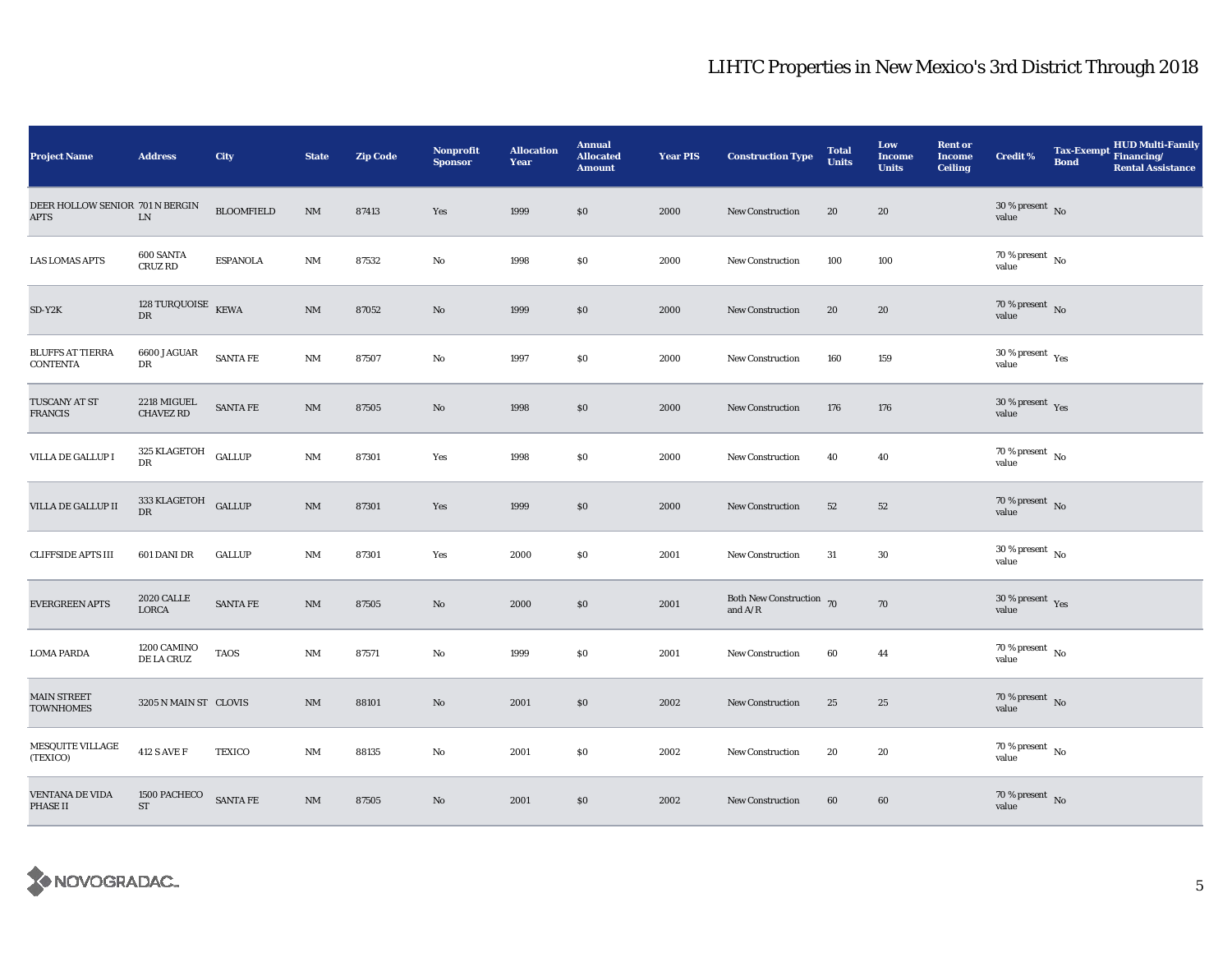| <b>Project Name</b>                            | <b>Address</b>                                              | City              | <b>State</b>           | <b>Zip Code</b> | <b>Nonprofit</b><br><b>Sponsor</b> | <b>Allocation</b><br>Year | <b>Annual</b><br><b>Allocated</b><br><b>Amount</b> | <b>Year PIS</b> | <b>Construction Type</b>              | <b>Total</b><br><b>Units</b> | Low<br><b>Income</b><br><b>Units</b> | <b>Rent or</b><br><b>Income</b><br><b>Ceiling</b> | <b>Credit %</b>                              | <b>Tax-Exempt</b><br><b>Bond</b> | <b>HUD Multi-Family</b><br>Financing/<br><b>Rental Assistance</b> |
|------------------------------------------------|-------------------------------------------------------------|-------------------|------------------------|-----------------|------------------------------------|---------------------------|----------------------------------------------------|-----------------|---------------------------------------|------------------------------|--------------------------------------|---------------------------------------------------|----------------------------------------------|----------------------------------|-------------------------------------------------------------------|
| <b>VENTANA DE VIDA</b><br><b>SENIOR APTS</b>   | 1500 PACHECO<br>ST                                          | <b>SANTA FE</b>   | $\rm{NM}$              | 87505           | $\rm No$                           | 2000                      | \$0                                                | 2002            | <b>New Construction</b>               | 60                           | 59                                   |                                                   | 70 % present $\hbox{~No}$<br>value           |                                  |                                                                   |
| <b>VILLA LAS VEGAS</b>                         | $200\,{\rm MOUNTAIN}$ ${\rm LAS}$ VEGAS VIEW DR             |                   | $\mathrm{NM}$          | 87701           | Yes                                | 2000                      | $\$0$                                              | 2002            | <b>New Construction</b>               | 60                           | 60                                   |                                                   | 70 % present $\overline{N_0}$<br>value       |                                  |                                                                   |
| WHITE SANDS VILLAGE 13 POJOAQUE                |                                                             | SANTA FE          | NM                     | 87506           | Yes                                | 2000                      | \$0                                                | 2002            | New Construction                      | 30                           | 30                                   |                                                   | 70 % present $\overline{N_0}$<br>value       |                                  |                                                                   |
| APPLE RIDGE APTS                               | 1600 CLIFFSIDE $$\tt FARMINGTON$$<br>$\mathbf{D}\mathbf{R}$ |                   | $\rm{NM}$              | 87401           | Yes                                | 2002                      | \$205,484                                          | 2002            | Acquisition and Rehab 80              |                              | 80                                   |                                                   | $30\,\%$ present $\,$ Yes value              |                                  |                                                                   |
| <b>COUNTRY CLUB APTS</b><br><b>SANTA FE</b>    | 1002 AIRPORT<br>$\mathbf{R}\mathbf{D}$                      | <b>SANTA FE</b>   | NM                     | 87507           | $\rm No$                           | 2002                      | \$0                                                | 2003            | Acquisition and Rehab 62              |                              | 62                                   |                                                   | $30$ % present $\rm\thinspace\,Yes$<br>value |                                  |                                                                   |
| SEDONA VILLAGE                                 | 1500 ECHOLS<br>AVE                                          | <b>CLOVIS</b>     | $\rm{NM}$              | 88101           | Yes                                | 2002                      | \$0                                                | 2003            | Acquisition and Rehab 50              |                              | 50                                   |                                                   | <b>Both 30%</b><br>and 70%<br>present value  | No                               |                                                                   |
| <b>VILLA MENTMORE</b>                          | 3420 SANOSTEE GALLUP<br>DR                                  |                   | NM                     | 87301           | $\rm No$                           | 2001                      | \$0                                                | 2003            | New Construction                      | 52                           | 52                                   |                                                   | 70 % present $\hbox{~No}$<br>value           |                                  |                                                                   |
| <b>WALNUT STREET</b><br><b>COURTYARD HOMES</b> | 110 WALNUT ST CLAYTON                                       |                   | $\rm{NM}$              | 88415           | Yes                                | 2000                      | $\$0$                                              | 2003            | Both New Construction 25<br>and $A/R$ |                              | ${\bf 25}$                           |                                                   | <b>Both 30%</b><br>and 70%<br>present value  | No                               |                                                                   |
| <b>LADERA VILLAGE</b>                          | $3500$ N BUTLER $$\rm{FARMINGTON}$$<br>$\operatorname{AVE}$ |                   | $\rm{NM}$              | 87401           | Yes                                | 2002                      | \$0                                                | 2004            | New Construction                      | 60                           | 45                                   |                                                   | 70 % present<br>value                        |                                  |                                                                   |
| CASA RUFINA PHASE I                            | <b>2310 CASA</b><br><b>RUFINA RD</b>                        | <b>SANTA FE</b>   | $\mathbf{N}\mathbf{M}$ | 87507           | $\mathbf{N}\mathbf{o}$             | 2003                      | \$0                                                | 2005            | <b>New Construction</b>               | 100                          | 98                                   |                                                   | 70 % present $\,$ No $\,$<br>value           |                                  |                                                                   |
| ENCHANTED VISTA<br>APTS                        | 4501 SPRINT<br><b>BLVD NE</b>                               | RIO RANCHO        | NM                     | 87144           | No                                 | 2003                      | \$0                                                | 2005            | <b>New Construction</b>               | 174                          | 174                                  |                                                   | $30$ % present $\rm\thinspace\,Yes$<br>value |                                  |                                                                   |
| HIDDEN VALLEY<br>VILLAGE                       | 717 RUTH LN                                                 | <b>BLOOMFIELD</b> | $\rm{NM}$              | 87413           | No                                 | 2003                      | \$0                                                | 2005            | <b>New Construction</b>               | 60                           | 60                                   |                                                   | $70\,\%$ present $\,$ No value               |                                  |                                                                   |
| PARKSIDE VILLAGE                               | 1100 SYCAMORE CLOVIS<br><b>ST</b>                           |                   | $\rm{NM}$              | 88101           | $\rm No$                           | 2003                      | \$0                                                | 2005            | <b>New Construction</b>               | 42                           | 42                                   |                                                   | $70\,\%$ present $\,$ No $\,$<br>value       |                                  |                                                                   |

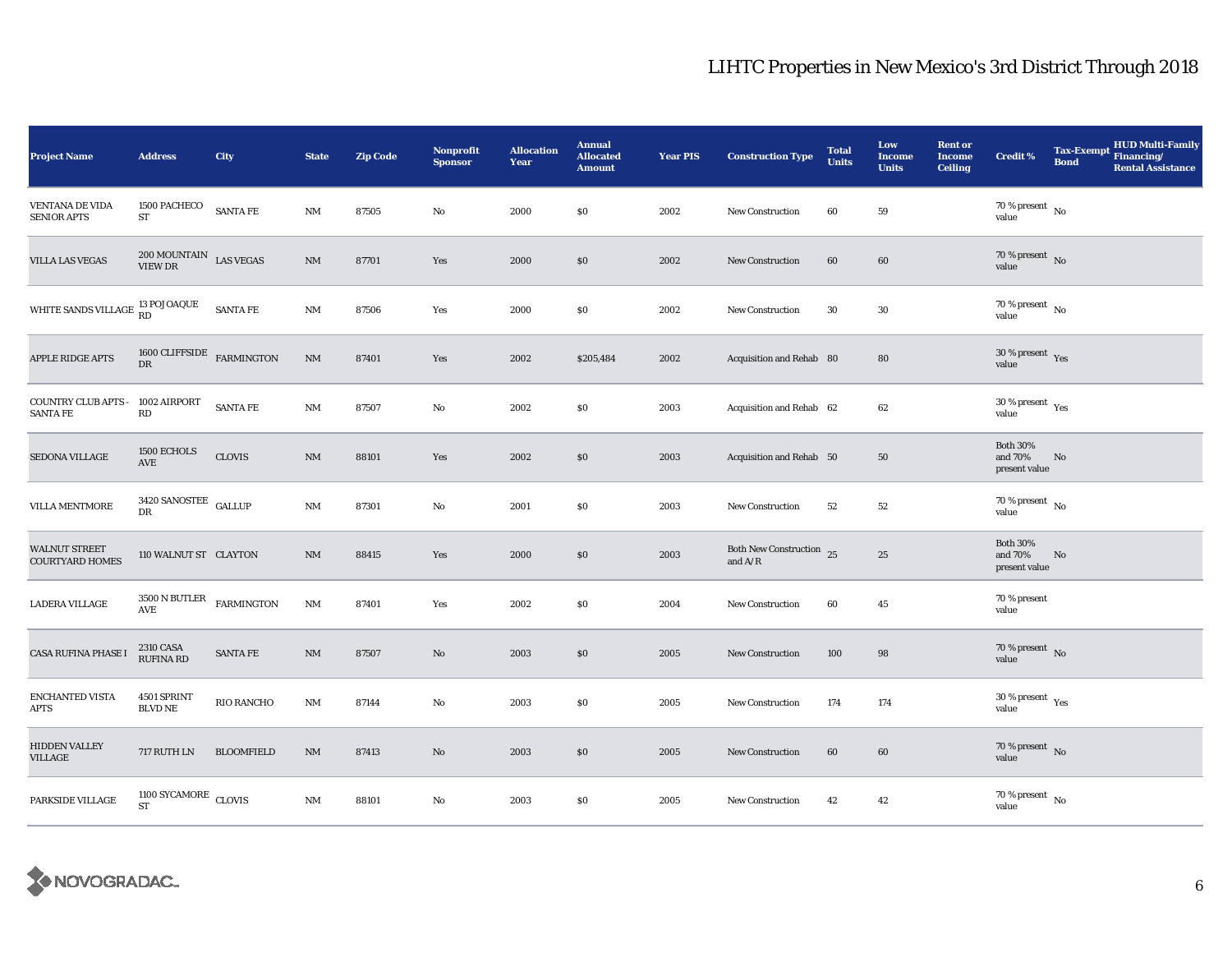| <b>Project Name</b>                                                 | <b>Address</b>                                  | <b>City</b>     | <b>State</b>           | <b>Zip Code</b> | Nonprofit<br><b>Sponsor</b> | <b>Allocation</b><br>Year | <b>Annual</b><br><b>Allocated</b><br><b>Amount</b> | <b>Year PIS</b> | <b>Construction Type</b>  | <b>Total</b><br><b>Units</b> | Low<br>Income<br><b>Units</b> | <b>Rent or</b><br><b>Income</b><br><b>Ceiling</b> | Credit %                                 | <b>Tax-Exempt</b><br><b>Bond</b> | <b>HUD Multi-Family</b><br>Financing/<br><b>Rental Assistance</b> |
|---------------------------------------------------------------------|-------------------------------------------------|-----------------|------------------------|-----------------|-----------------------------|---------------------------|----------------------------------------------------|-----------------|---------------------------|------------------------------|-------------------------------|---------------------------------------------------|------------------------------------------|----------------------------------|-------------------------------------------------------------------|
| <b>VENTANA RANCH APTS</b>                                           | $10400$ UNIVERSE $_{\rm ALBUQUERQUE}$           |                 | NM                     | 87114           | No                          | 2003                      | \$0                                                | 2005            | <b>New Construction</b>   | 288                          | 216                           |                                                   | 70 % present $\hbox{~No}$<br>value       |                                  |                                                                   |
| <b>LAS PALOMAS</b>                                                  | $2001\,\mathrm{HOPEWELL}$ SANTA FE<br>ST        |                 | $\mathbf{N}\mathbf{M}$ | 87505           | No                          | 2005                      | \$681,799                                          | 2006            | Acquisition and Rehab 278 |                              | 278                           | 60% AMGI                                          | $30\,\%$ present $\,$ $\rm Yes$<br>value |                                  |                                                                   |
| AIRPORT VISTA APTS                                                  | 6921 AIRPORT<br>RD                              | SANTA FE        | $\mathbf{N}\mathbf{M}$ | 87507           |                             | Insufficient<br>Data      | \$425,494                                          | 2006            | New Construction          | 116                          | 114                           |                                                   | 30 % present $\gamma_{\rm{es}}$<br>value |                                  |                                                                   |
| CASA RUFINA PHASE II                                                | 2323 CASA<br>RUFINA RD                          | <b>SANTA FE</b> | $\rm{NM}$              | 87507           | No                          | 2006                      | \$0                                                | 2007            | New Construction          | 20                           | 17                            | 60% AMGI                                          | $70$ % present $_{\, \rm No}$<br>value   |                                  |                                                                   |
| EL CERRITO APTS                                                     | $250$ PASEO DEL $_{\rm TAOS}$<br><b>CANON E</b> |                 | NM                     | 87571           | Yes                         | 2005                      | \$0                                                | 2007            | <b>New Construction</b>   | 60                           | ${\bf 56}$                    | 60% AMGI                                          | $70\%$ present No<br>value               |                                  |                                                                   |
| WHITE SANDS VILLAGE $\,$ DESERT ROSE<br>PHASE II                    |                                                 | <b>SANTA FE</b> | $\rm{NM}$              | 87506           | Yes                         | 2005                      | \$0                                                | 2007            | <b>New Construction</b>   | 20                           | 20                            | 60% AMGI                                          | $70$ % present $_{\rm No}$               |                                  |                                                                   |
| <b>VILLAS DE SAN</b><br>IGNACIO                                     | 4499 SAN<br><b>IGNACIO</b>                      | <b>SANTA FE</b> | $\rm{NM}$              | 87507           |                             | Insufficient<br>Data      | \$499,111                                          | 2008            | <b>New Construction</b>   | 127                          | 127                           |                                                   | 30 % present $\gamma_{\rm{es}}$<br>value |                                  |                                                                   |
| VILLA ALEGRE SENIOR 119 VILLA<br><b>APTS</b>                        | <b>ALEGRE ST</b>                                | <b>SANTA FE</b> | $\rm{NM}$              | 87501           |                             | Insufficient<br>Data      | \$311,043                                          | 2009            | New Construction          | 51                           | 50                            |                                                   | $30$ % present $\,$ $\rm Yes$<br>value   |                                  |                                                                   |
| <b>SAGE APTS</b>                                                    | 110 RUDY DR                                     | <b>GALLUP</b>   | NM                     | 87301           |                             | Insufficient<br>Data      | \$97,131                                           | 2009            | Acquisition and Rehab 44  |                              | 43                            |                                                   | $30\,\%$ present $\,$ Yes value          |                                  |                                                                   |
|                                                                     |                                                 |                 |                        |                 |                             |                           |                                                    |                 |                           |                              |                               |                                                   |                                          |                                  |                                                                   |
| 87 Projects Reported                                                |                                                 |                 |                        |                 |                             |                           | \$2,220,062                                        |                 |                           | 5,968                        | 5,657                         |                                                   |                                          |                                  |                                                                   |
| Location: New Mexico's 3rd District (Congressional District, 116th) |                                                 |                 |                        |                 |                             |                           |                                                    |                 |                           |                              |                               |                                                   |                                          |                                  |                                                                   |
| <b>Point Source: LIHTC</b>                                          |                                                 |                 |                        |                 |                             |                           |                                                    |                 |                           |                              |                               |                                                   |                                          |                                  |                                                                   |